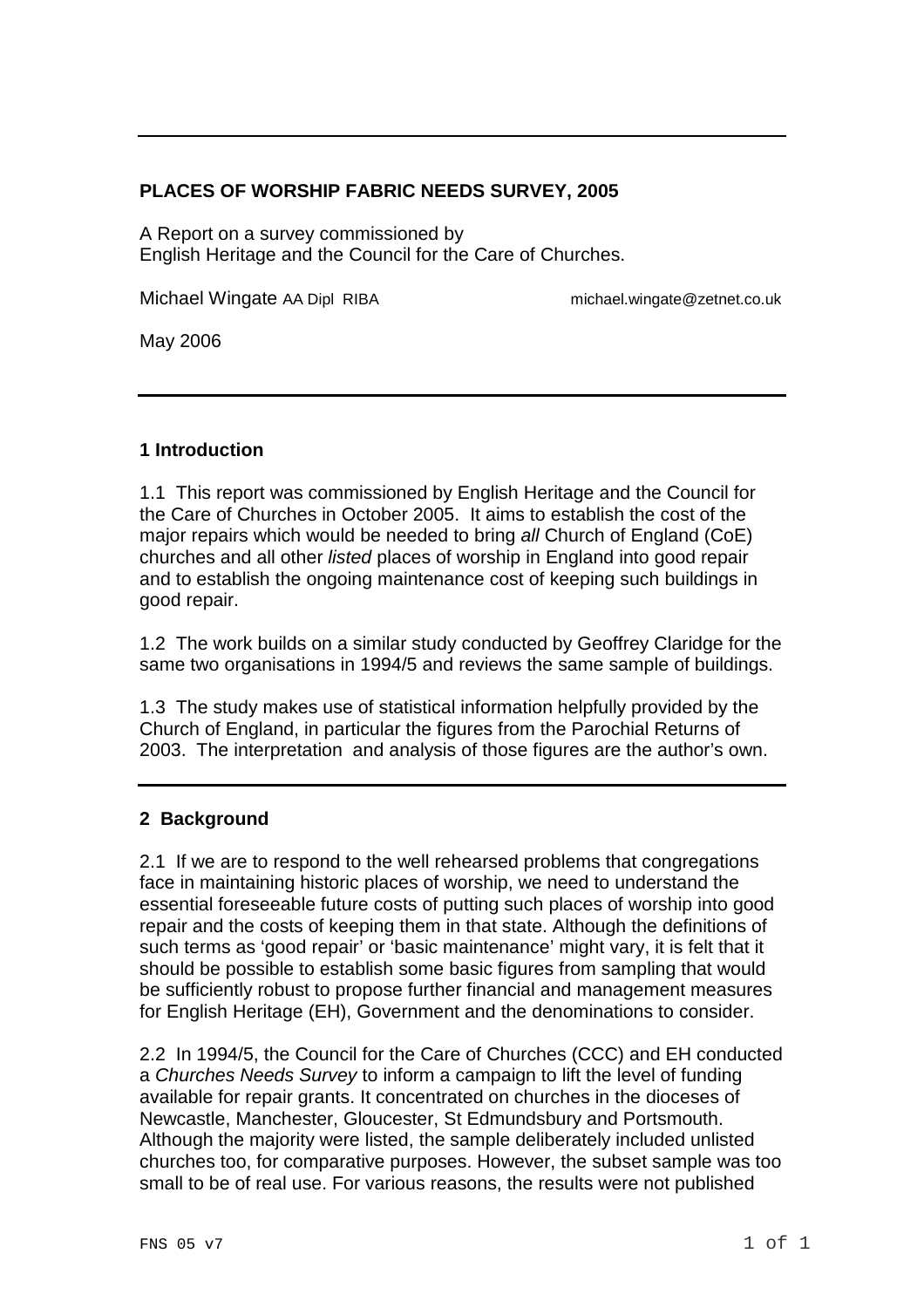until 1998, by which time the Heritage Lottery Fund (HLF) had become established and there was a Joint Places of Worship Grant Scheme between EH and HLF. The five Church of England areas chosen for the study were intended to broadly represent the urban/rural/suburban contexts. Cheltenham and Newcastle were included as there were already some reasonably good comparative statistics available from a 1973 study done by the Church of England to make the case for State Aid to the Department of the Environment.

2.3 Although there have been substantial grants available for nearly 30 years, and denominations report signs of growth in previously declining congregations, clergy numbers continue to decline and some parishes are finding the whole process of repairing and maintaining their historic buildings too difficult. It is thought that such situations are increasing in number – though at present there is no comprehensive mechanism for monitoring numbers. Although formal redundancies have not been increasing, there is a perception that many congregations are on the brink of taking such action. By returning to those places of worship in the 1994 survey, it is hoped to understand better to what extent the recommended fabric repairs have been achieved, the reasons if they have not been undertaken and, where they have been done, the sources of support found most useful. Re-examination should also verify the findings of the 1994 Survey.

2.4 A number of organisations look after redundant churches and chapels, primarily as visitor attractions but also housing other non-worship activities. They range from the Churches Conservation Trust with 336 churches, to the Ipswich Historic Churches Trust with just six. Other estates are those of the Friends of Friendless Churches, the Historic Chapels Trust and the Norwich Historic Churches Trust. They all have the preservation of the building as one of their main aims and might therefore be considered to be exemplars for establishing the costs of maintaining such buildings. They have their own budgetary and operational problems that lead to priorities being established, analogous to those faced by the congregations of places of worship in regular use. They ought to provide a good guide to fabric maintenance cost. Further information on maintenance costs is emerging from a pilot study on churches in use in St Edmundsbury Diocese.

# **3 Aims and objectives of the survey**

3.1 The overall aims of this study were to establish the current outstanding repair bill for listed places of worship in England and to establish the annual maintenance costs. The equivalent costs were to be established for the unlisted buildings in the survey.

3.2 The earlier survey included a report by Geoffrey Claridge who set out recommended repairs and their costs for each of the sampled buildings for the period 1995–2005. These suggestions were to be re-visited and the progress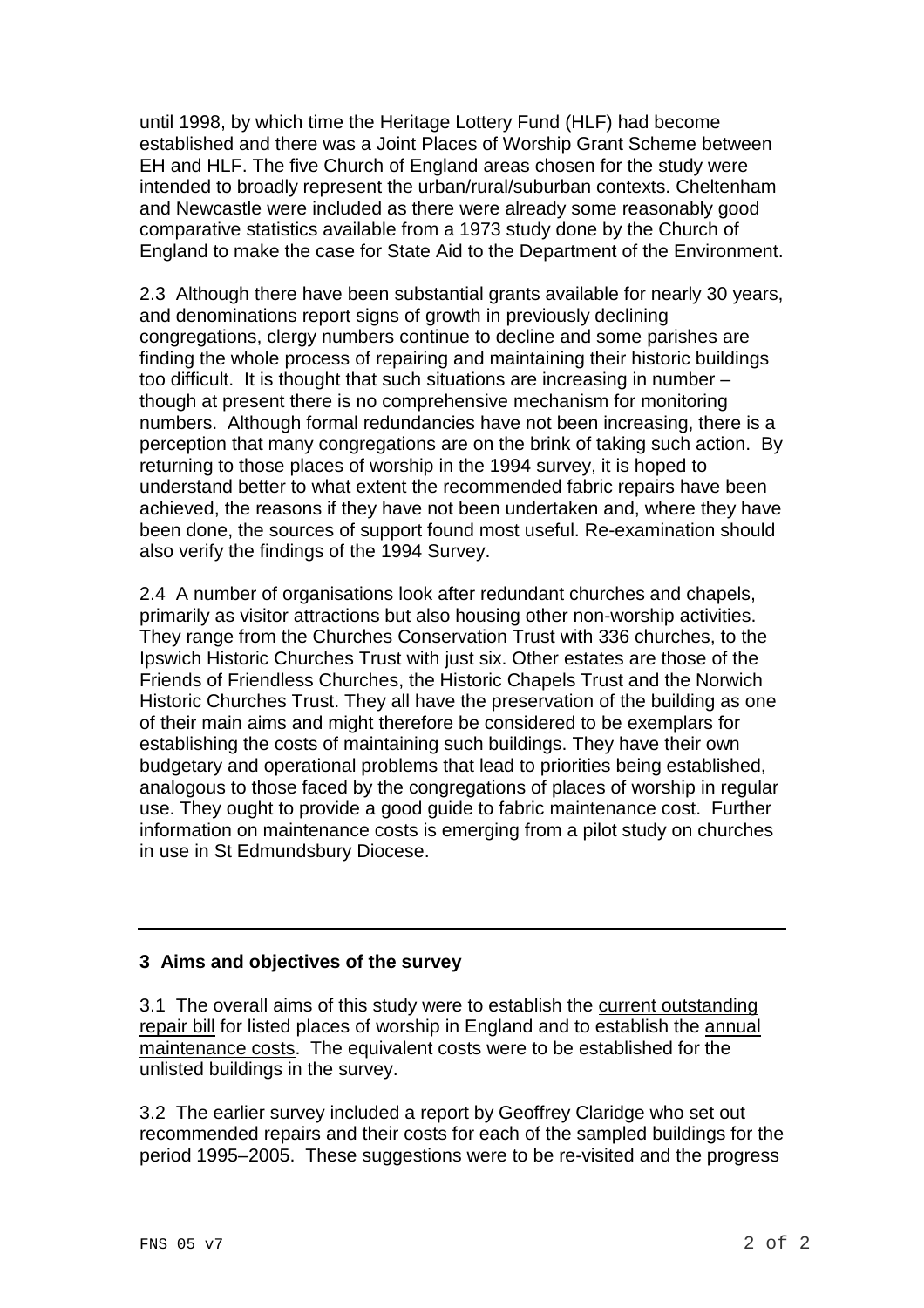against the 1994 advice was to be recorded. Where possible the predicted costs were compared with the costs of the eventual repairs.

3.3 The parishes in the Church of England make annual financial returns and the estimates of outstanding fabric repair costs given in the 2003 returns were compared with the results of the present study.

3.4 An attempt was to be made to estimate the likely cost of repairs to other places of worship, outside the Church of England.

3.5 From all of that an attempt was to be made to create an estimate of the cost of outstanding repairs to listed places of worship in England and that was to be compared with the 1994 estimate.

3.6 An average annual maintenance cost for places of worship was to be established, based on a sample of those no longer in use and held in the care of the estates named in 2.2 above and on the feedback from a maintenance pilot scheme for churches still in use in the Diocese of St Edmundsbury.

# **4 Methodology**

4.1 This study is based on a careful look at the circumstances of individual buildings within pre-defined sample areas. The selection of the survey sample areas follows that in the earlier Churches Needs Survey (CNS 94). The five areas are based on CoE deaneries and provide a balance of urban, suburban and rural churches. The areas also offer a wide social spread. There is a mix of buildings of all sizes and ages, both listed and unlisted. Within the defined areas every Church of England church is included, but other places of worship are only included if they chose to take part in CNS 94. While efforts were made to cover a range of places of worship with different contexts, the sample is not necessarily statistically representative.

The sample buildings in this present Places of Worship Fabric Needs Survey (FNS 05) are those of CNS 94 with the following differences. One church has been dropped from the survey because of its non-parochial circumstances. Still included in this survey are one which has become redundant (St Ignatius, Salford), one which has been sold for development (West Avenue URC, Gosforth) and one which has been demolished (Weaste Lane URC, Weaste, Salford). A few others were on the brink of major changes. It will be seen that insufficient data was available to make assessments for ten of the original sample of 137 buildings where there was not enough time available to make a visit to compensate for the lack of available documentary evidence.

#### 4.2 The sample areas are:

- the Deanery of Petersfield in the Diocese of Portsmouth which includes the market town and the surrounding rural area
- the Deanery of Newcastle Central which extends out northwards from the city centre through Jesmond and Gosforth to the first villages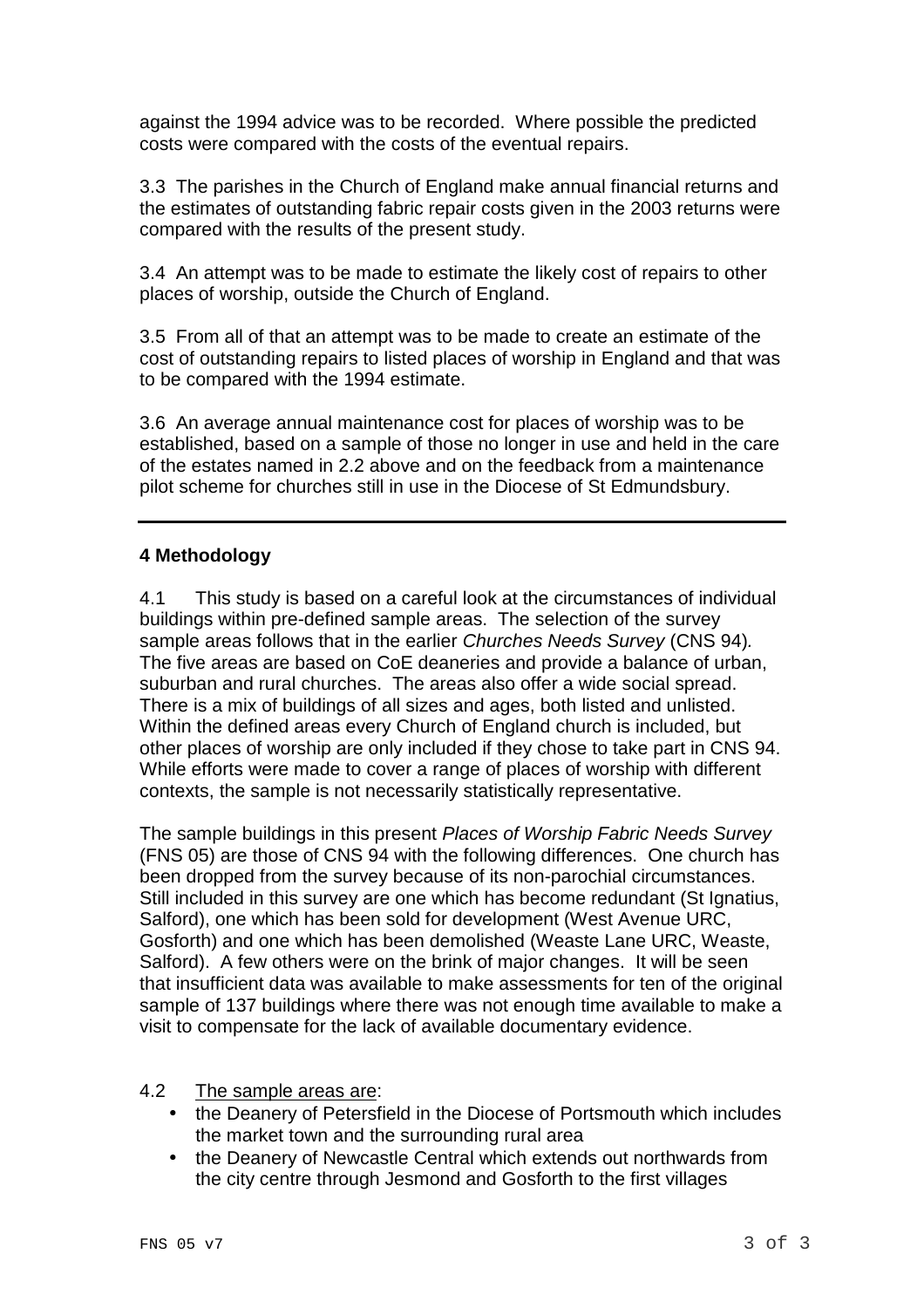- the Deaneries of Salford and Eccles in the Diocese of Manchester, a conurbation, but reaching out to the rural fringe at Worsley.
- the Deanery of Cheltenham in the Diocese of Gloucester, including the town centre and the largely suburban areas together with a few of the nearby villages.
- the Deanery of Halesworth in the Diocese of St Edmundsbury and Ipswich, another market town and its surrounding villages.

4.3 Survey questionnaires were prepared by the commissioning team and were received by 128 contacts at the places of worship, typically, in the CoE, a churchwarden. The Secretaries of the Diocesan Advisory Committees helped to provide contact details for this and to chivvy late responders. Responses were received from 49% of the recipients.

The responses to the questions were set out on a spreadsheet for analysis and to help share the information amongst the team. Nick Chapple, the Policy Adviser for Places of Worship at EH, prepared a summary of the responses and this is included here as Appendix D.

4.4 The intention was that this should be a largely desk based review of information, including

- the 1994 survey questionnaire returns
- Geoffrey Claridge's report (CNS 94) and his detailed reports and photographs of the individual places of worship
- the latest quinquennial inspection reports (kindly provided by the DAC Secretaries)
- the FNS 05 survey questionnaire responses
- financial details abstracted from the CoE Parish Finance Returns for the years 1995-2004
- the answers to the "one-off" questions about fabric repair costs in the 2003 CoE Parish Finance Returns. These were made available on a parish by parish basis for the churches in our study areas and as summaries for each diocese.

It was also intended that the review should be backed up with conversations with the churches' inspecting architects and churchwardens. Finally a few visits were to be made to confirm the results of those enquiries.

4.5 However, it was found that some of the critical information for that process was not available, or not available in time. 39% of the quinquennial inspection reports (QIRs) included no cost information and many others had such brief information as to make it impossible to relate the costs to the works recommended. For example, in one diocese the norm was to include a single figure for all works suggested over the quinquennium. Other reports did not set out a possible repair programme, but were simply schedules of defects. The statistical information from the CoE was also not available until well into the progress of this study.

4.6 Brief visits were planned to each of the five study areas. The first trips were arranged to cover carefully selected buildings which would be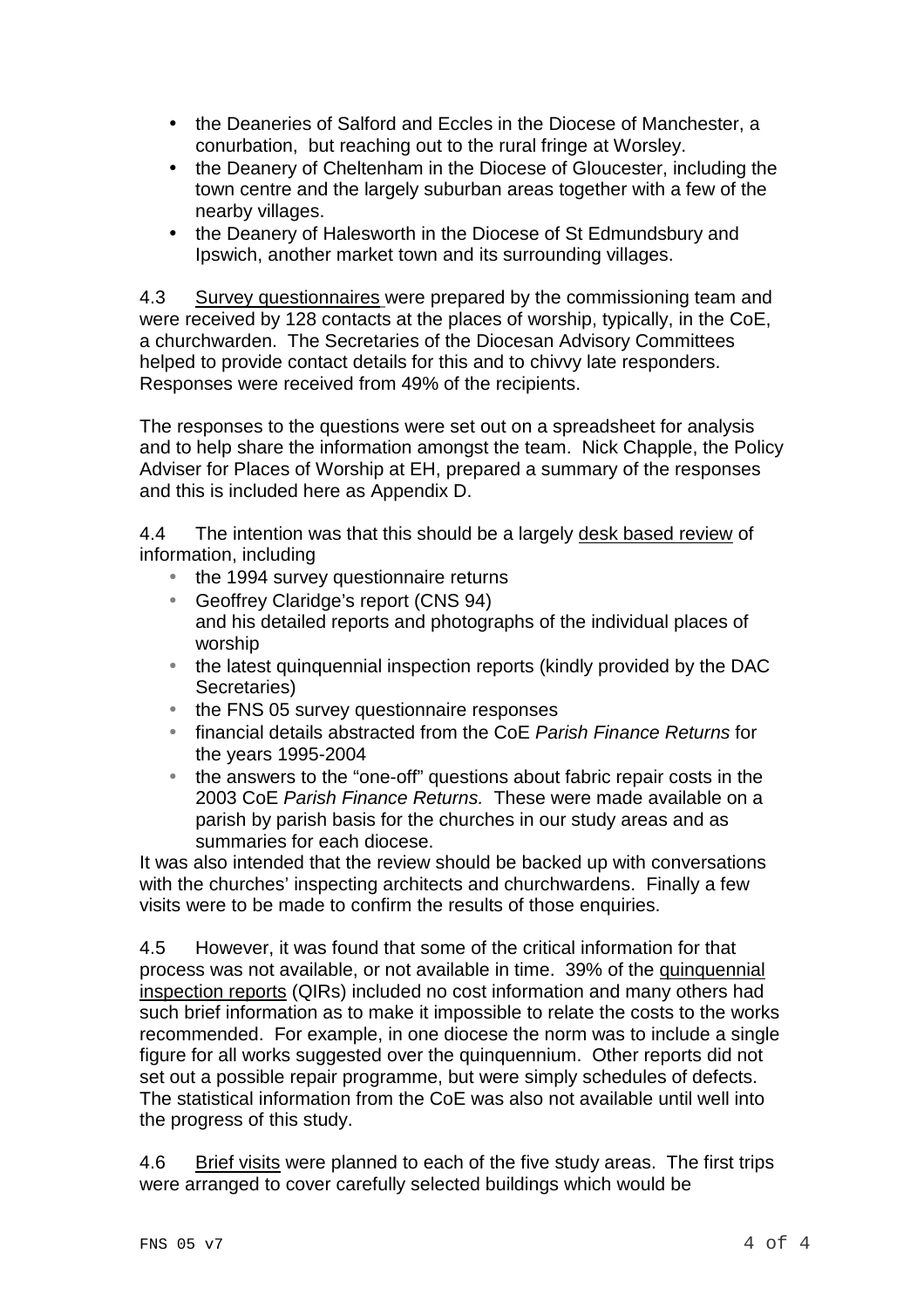representative of different building types and the work of different inspecting architects, and to buildings where CNS 94 had shown that there were particularly difficult problems. On this basis four appointments were made each day to meet one or more representatives, usually churchwardens or a minister. Two things became clear. On the one hand the visits had something of the air of an inquisition in which churchwardens wondered whatever they had done wrong to be selected for a visit, or suffered embarrassment over the non-return of questionnaires. This was an unhappy (but quite unintended) way to treat the very people who willingly work so hard to care for the buildings. On the other hand it became clear that even a very brief visit was extremely helpful to fill in cost data where the documents had not provided it and to check on the progress of repairs advised in CNS 94. Therefore, between the appointments as many other visits as possible were slotted in. On the later trips the absolute minimum of appointments were made so as to cover as much ground as possible. In practice, even when I had not made an appointment, I often met someone at a church who was familiar with the fabric repairs.

4.7 A small digression on the subject of public access to places of worship: the first visits were made in Suffolk where almost every church was open, or where keys were readily available. The next visits were in Manchester where not only were most of the churches locked, but keys were almost never available to borrow – only escorted visits were possible. The Portsmouth churches were generally open, the Newcastle and Cheltenham churches varied. In two cases I was forbidden entry to churches on the grounds that there were children there.

4.8 At the churches, brief notes were taken in a pocket book and a few photographs were taken. Towers were not climbed and ladder access was not sought. The notes in CNS 94 included concise descriptions of the fabric and concise records of a formal survey, but because of the time constraints that example was not followed here. However, the condition was noted against the following checklist which appears in a very few of the FNS 05 notes where there was no QIR available and where a fuller description of the condition was thought to make it easier to understand the suggested repairs.

| 1 Roofs                      | 8 Plaster & decorations |
|------------------------------|-------------------------|
| 2 Rainwater Goods            | 9 Glazing               |
| 3 Wall surfaces              | 10 Floors               |
| 4 Wall structure             | 11 Furnishings          |
| 5 Openings & tracery         | 12 Heating              |
| 6 Tower & spire              | 13 Wiring               |
| 7 Roof structure or ceilings | 14 Tower interior       |

As soon as possible afterwards, these notes and some of the photographs were transferred to the word-processed sheets of building notes along with brief details from the documentary sources. A sample of one of these record sheets is included at Appendix C. The notes include background data on the building as well as summarising the work items needed, in a rather imperative style. Costs are put forward and the notes also show whether the assessment of costs is from the QIR or as a result of a visit. Sometimes they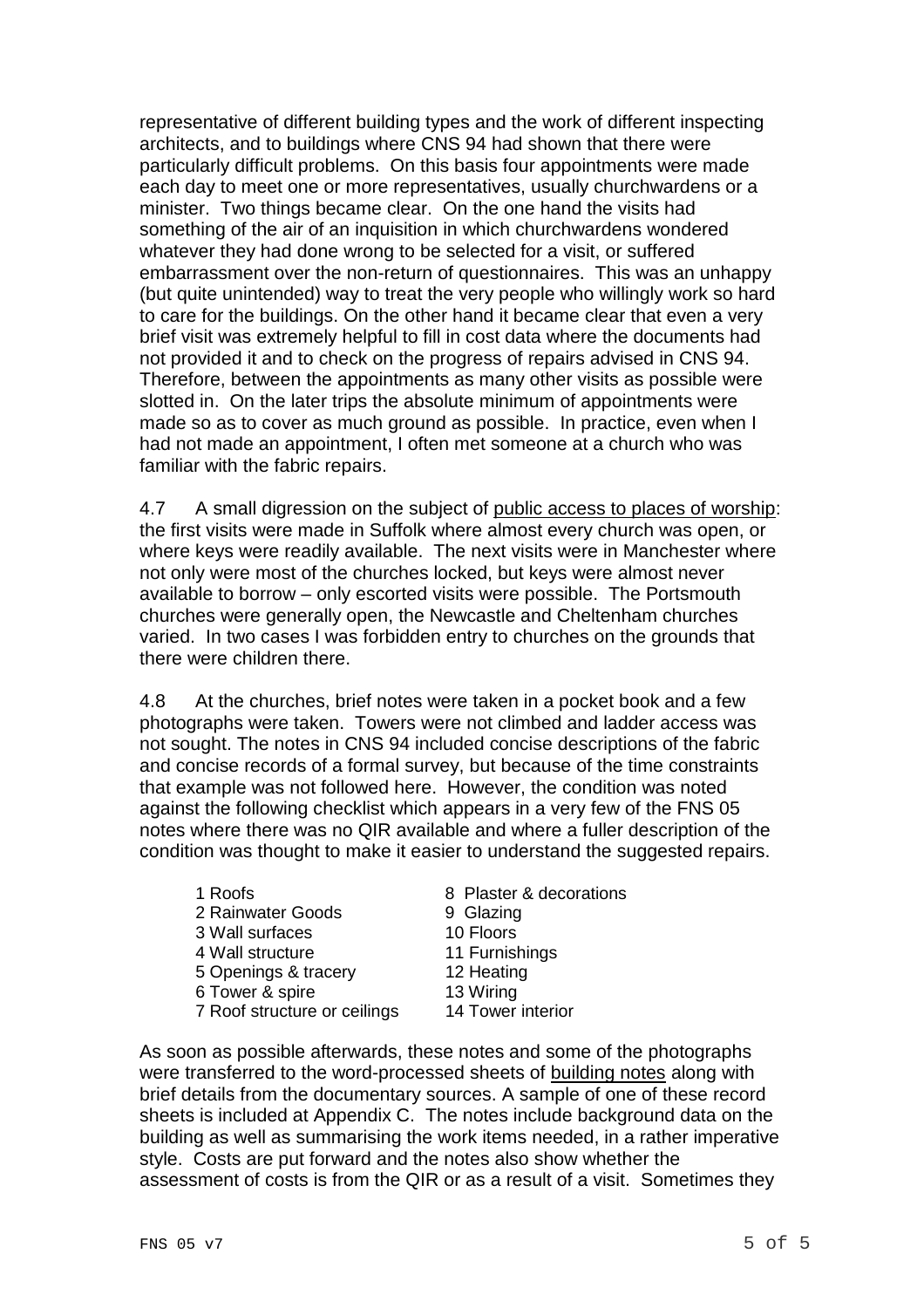are from both sources. The figures were adjusted to the survey datum of January 2006 using the BCIS All-in Tender Price Index. (This same index was used for all adjustments throughout this report). In nearly every case photographs were included, usually new photographs but sometimes copied, with thanks, from Geoffrey Claridge's work. It must be stressed that the purpose of the notes is to establish overall national values for repairs needed and not to advise parishes on the care of their churches. For guidance on that they should consult their inspecting architects or surveyors and should under no circumstances rely on the suggestions in the FNS 05 notes.

4.9 The basic estimates of repair needs were transferred to the spreadsheet to share around the team.

4.10 A database was then built setting out on four tables:

- the description : area (CoE diocese), FNS reference number, description (dedication and location), the size, the complexity, the denomination, the date, the listing status and any special notes
- the current needs: FNS reference number, minor works, urgent works, medium term works, deferrable works, 5 & 10 year cumulative totals and the responses to the CoE 2003 one-off questions.
- the achievement: the FNS reference numbers, needs assessed at CNS 94, the same adjusted to the Jan 2006 datum, expenditure over 5 years and 9 years, and three "success" indicators
- notes on the quinquennial inspection reports: the FNS reference number, method of presenting estimated costs, inclusion of plans and photographs, architect or surveyor and any notes.

Queries against this database (with a few detours to spreadsheets) provided the information for nearly all of the results given in this report. It is hoped that this database will provide a starting point for any future research into the sample buildings.

# **5 Results**

#### **5.1 Recommended repairs and their costs for 1995-2004**

5.1.1 The 1994 Churches Needs Survey (CNS 94) has been reviewed and the figures for the necessary repairs to the 137 places of worship in that survey have been tabulated for the degrees of urgency given in the reports:

- minor repairs and maintenance,
- urgent repairs needed within two years,
- repairs needed in the medium term (years three to five)
- repairs which might be deferred beyond five years (taken as being needed within ten years)

5.1.2 From these figures averages have been taken for each degree of urgency and for the cumulative costs over five year and ten year periods.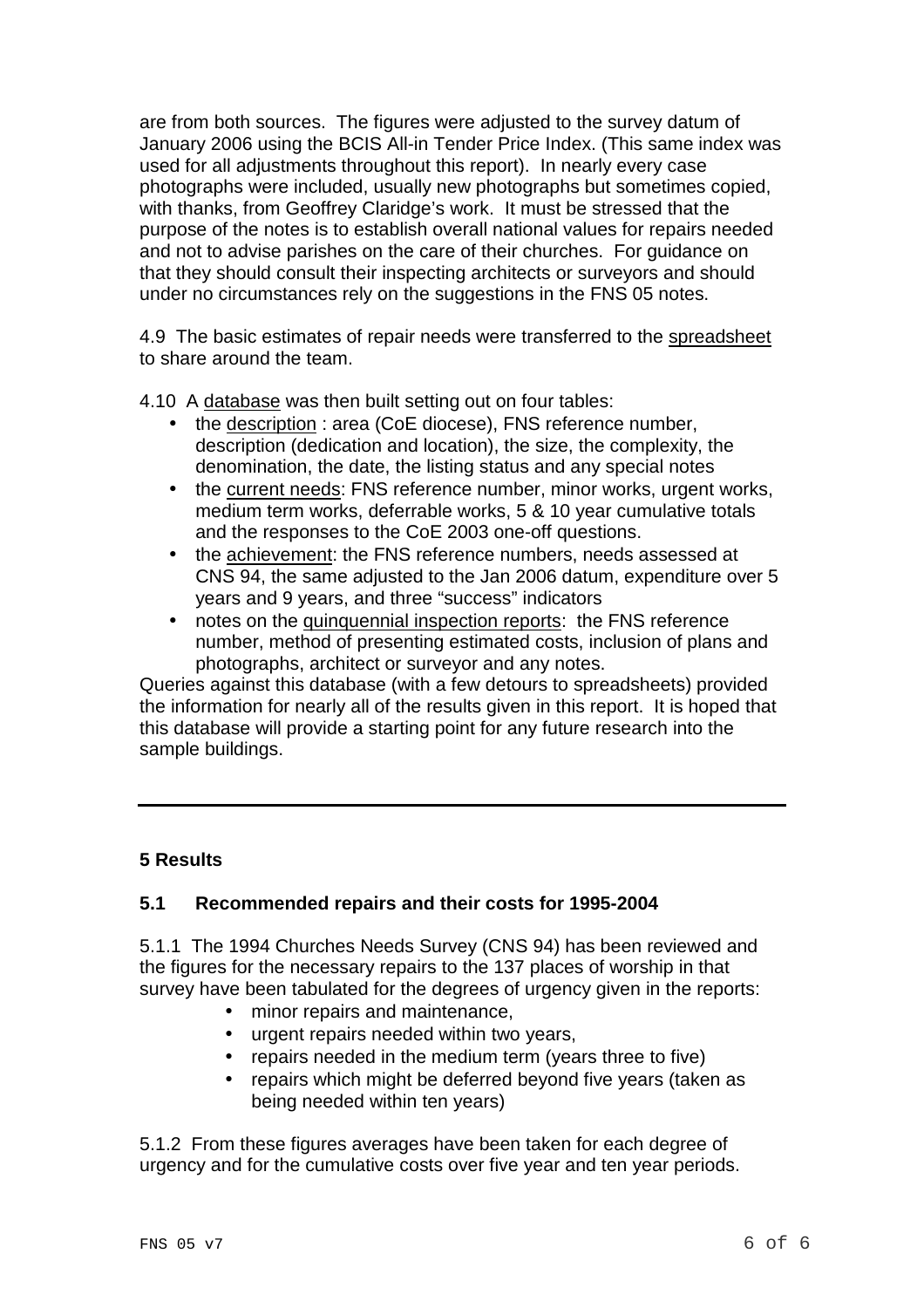These are shown, after adjustment for inflation, in chart 1 overleaf, alongside the comparable figures for the present Places of Worship Fabric Needs Survey 2005 (FNS 2005). The cumulative figures for averages over the ten year periods showed that the adjusted CNS 94 figures were around 11% higher than the FNS 05 figures. This might reflect a general improvement in the condition of the buildings after a decade of repairs, but other factors could also be involved. In particular, setting timescales for repairs depends on the personal approach to repair priorities adopted by professional advisors. Please see section 5.3.4 below.



#### Average repair needs 1994 and 2005 for all PoWs in the sample

CHART 1

# **5.2 A review of progress of fabric repairs in 1995-2005 against the 1994 survey expectations.**

5.2.1 There is no readily discernible link between the needs identified in the 1994 Churches Needs Survey (CNS 94) and the repairs which were actually carried out in the subsequent years. The assessed needs from CNS 94 were not sent to the parishes as an agenda; the repairs subsequently tackled would have come about through the normal process following quinquennial inspections or by the initiative of the congregation. In some cases a visit for FNS 05 showed that the repairs anticipated in CNS 94 had indeed all been carried out, but in most cases some of the identified work had been done, some had been done in a different way and some was still outstanding. Occasionally the parish had not yet seen any urgency in the work anticipated. Very often other things would have been done as well as some of the CNS 94 repairs. With so many possible outcomes it has not been possible to match them directly to the expectations. Usually the architects and churchwardens have changed over the past ten years and the information about what work has been done is not readily available.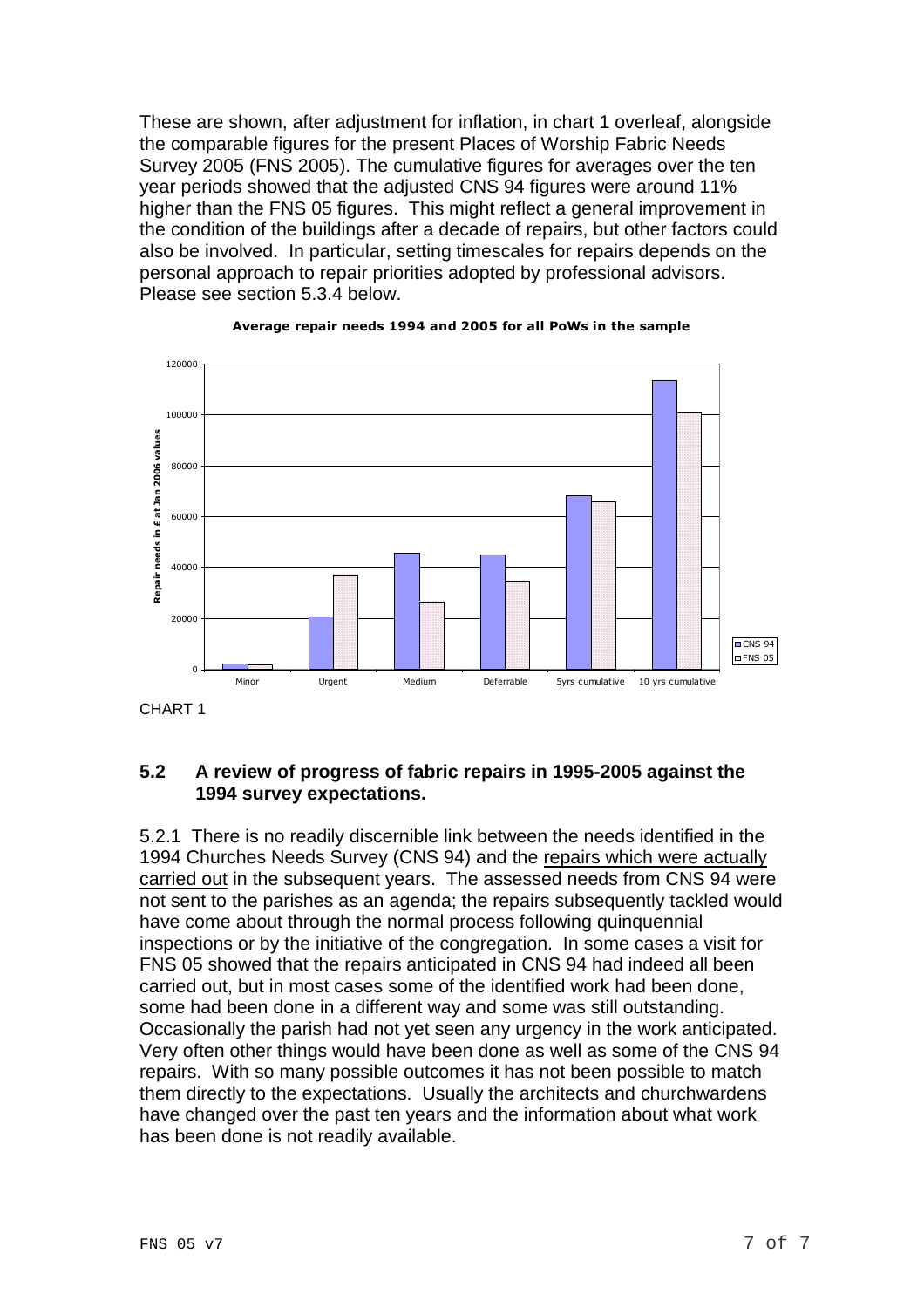5.2.2 For the Church of England buildings in this survey we have used the annual Parish Finance Returns to identify the value of building repairs carried out. An indication of "success" has been judged to be the percentage ratio of expenditure on repairs to the repair costs foreseen in CNS 94. This gives a useful ranking, but can be misleading where the requirements assessed in1994 were very low (in which case quite a modest extra repair leads a very high ranking) or where large repairs have been done for work which was outside the brief of CNS 94, such as rebuilding an organ or major works to the bells. Some works of re-ordering may be caught in the expenditure figure but would not be in the CNS 94 forecast. Many churches will have had significant costs in connection with the Disability Discrimination Act and whilst these are not repair costs they are likely to have been accounted with the repair figures.

5.2.3 The calculation here of the "success" indicator makes no adjustment for inflation or for the fees and VAT which will have been included in the expenditure figures. These are not in the CNS 94 "needs" figures, but a compensation can easily be made by the way the figures are read. The "par" value (that is, just achieving the target) needs to be around 143 instead of 100 for expenditure including fees, VAT and inflation over five years and around 156 for similar expenditure over nine years. When the scores were tabulated anything over 500 was just recorded as 500 since those cases were clearly subject to one or more of the distortions suggested above.

5.2.4 There were 119 Church of England churches in the FNS 05 sample, but a few of these were within parish groupings which effectively combined the expenditure records for two or more churches; allowing for this, there were 103 distinct records. Of these 38 (37%) had a score of over 143 when expenditure from 1995-1999 was compared with the five year target in CNS 94. By 2003 (the latest figures available) 61% of the sample had achieved the CNS 94 five year target and 40% had already achieved the 10 year target. This is shown below in charts 2 and 3.



CHART 2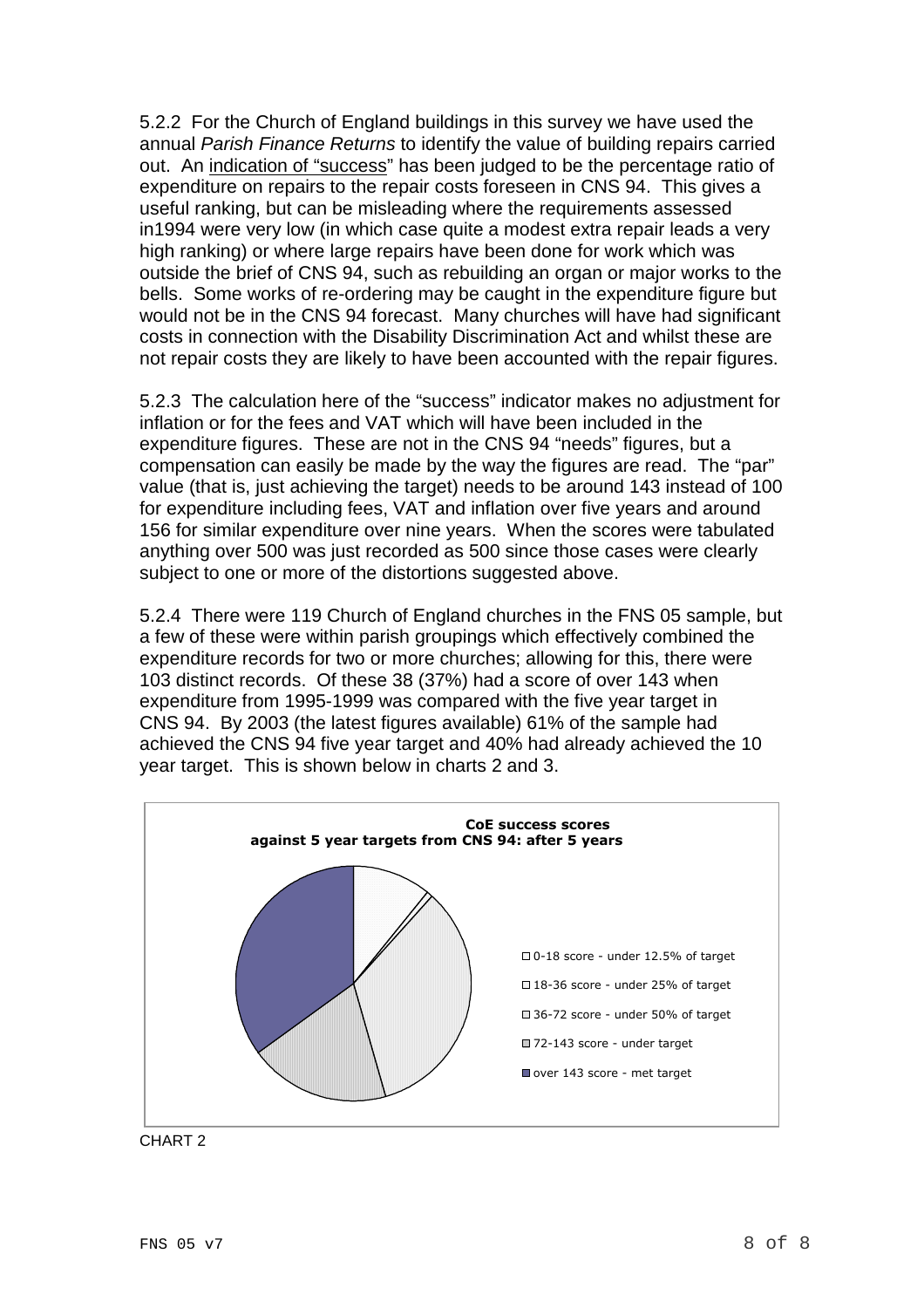



5.2.5 This analysis can highlight churches where disrepair may be a serious problem by looking for those with particularly low scores. Eleven (11%) CoE churches had spent less than one eighth of the expected values of their fiveyear repair needs, even after nine years. These eleven buildings include those whose future appeared uncertain as well as the one CoE church which has become redundant since 1994. Within the group there are also a few parishes which seem not to have submitted records and it is possible, though unlikely, that there might be some where effective holding repairs have been achieved for negligible cost.

5.2.6 Some of the respondents to the FNS 05 questionnaire noted that the cost of the works done were substantially higher than the figures anticipated in FNS 04. The effect of inflation (measured for this purpose as the rise of an index of building tender prices) means that a building project tendered at £10,000 early in 1995 might now be expected to be tendered at around £17,675 and with fees and VAT that might gross up to over £23,000. One of the criticisms received in the responses to the questionnaire was from a parish which had endured a particularly expensive series of outbreaks of dry rot, but that was an unforeseeable expenditure. Another respondent had spent a breathtakingly large sum repairing a spire, quite beyond what could have been guessed from past experience. However, on the whole, the estimated costs, with appropriate increases for inflation, have been a reliable guide to the actual fabric needs of most of the buildings over a nine year period.

#### **5.3 An estimation (comparable to that in 1994) of repair costs for each studied PoW in the period 2006-2015.**

5.3.1 As described at 4.8 above, this report has been developed from the Building Notes prepared for each place of worship in the survey. Appendix A, below, sets out in tables the assessed repair needs taken from those notes for each of the buildings in each of the five study areas.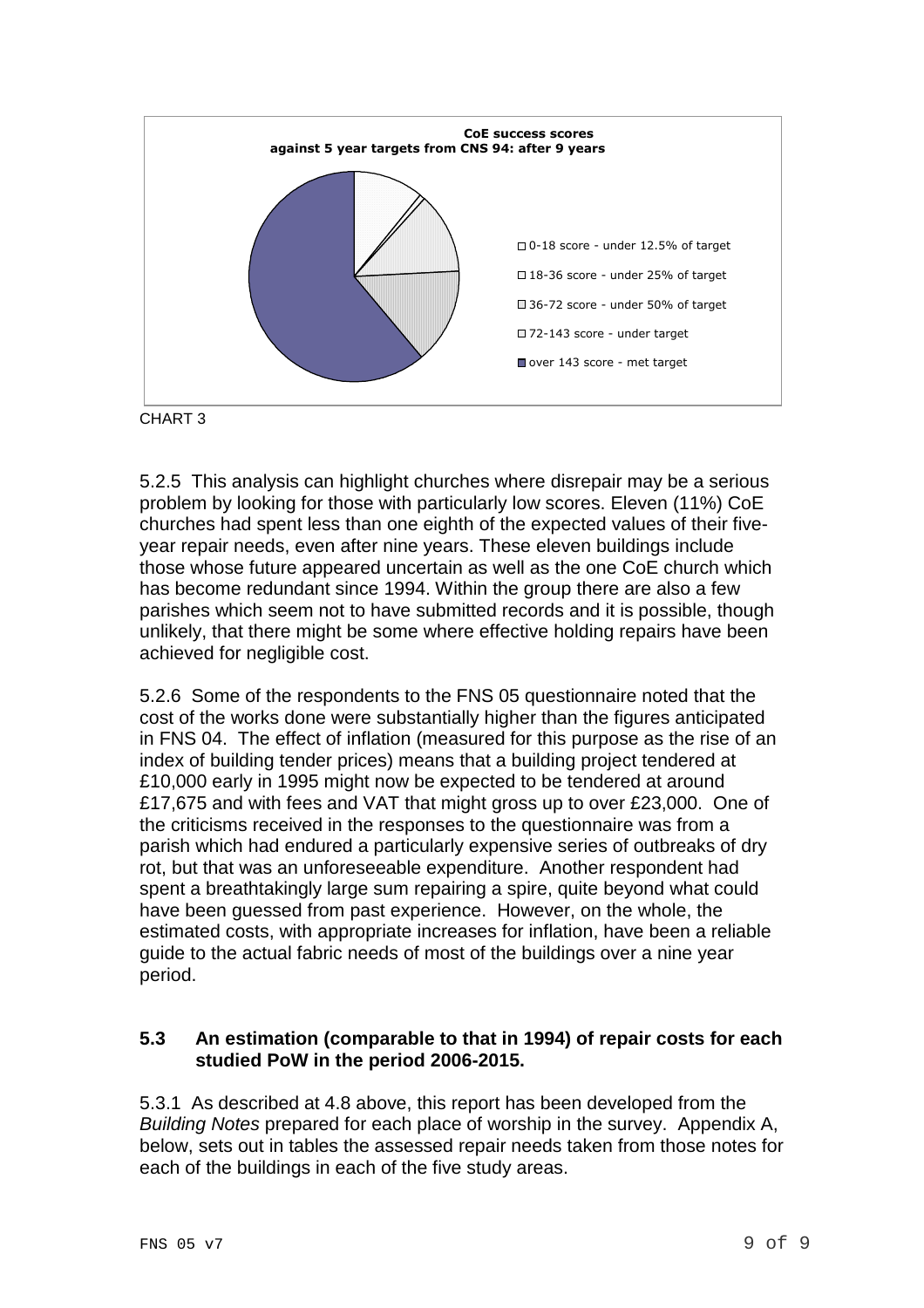5.3.2 Chart 4, below, shows the average repair needs over ten years for small, medium and large places of worship (listed and unlisted), both CoE and non-conformist, as established in FNS 05. The non-conformist sample was very small and the bar for large non-conformist PoWs represents a single church.



CHART 4

5.3.3 It would be comforting to believe that the current figure for needs would be something like the 1994 figure, less the subsequent repair costs with suitable adjustments for inflation, but unhappily a need for further repairs always emerges over the years. This is particularly so if insufficient attention is paid to the routine care of the buildings, or where the materials used are not robust. There will also be repairs arising from exceptionally severe weather or other unexpected events. In one case a major repair was needed after a vehicle hit the church!

5.3.4 The cost assessments in CNS 94 and FNS 05 have been the judgement of two individuals and must reflect their differences. Claridge CNS 94 often gave a higher degree of urgency to stone replacement than Wingate FNS 05 has done. This reflects Claridge's great experience of essential stone repairs near the south coast and Wingate's later experience of the operation of the EH/HLF grant schemes over the past decade. Grant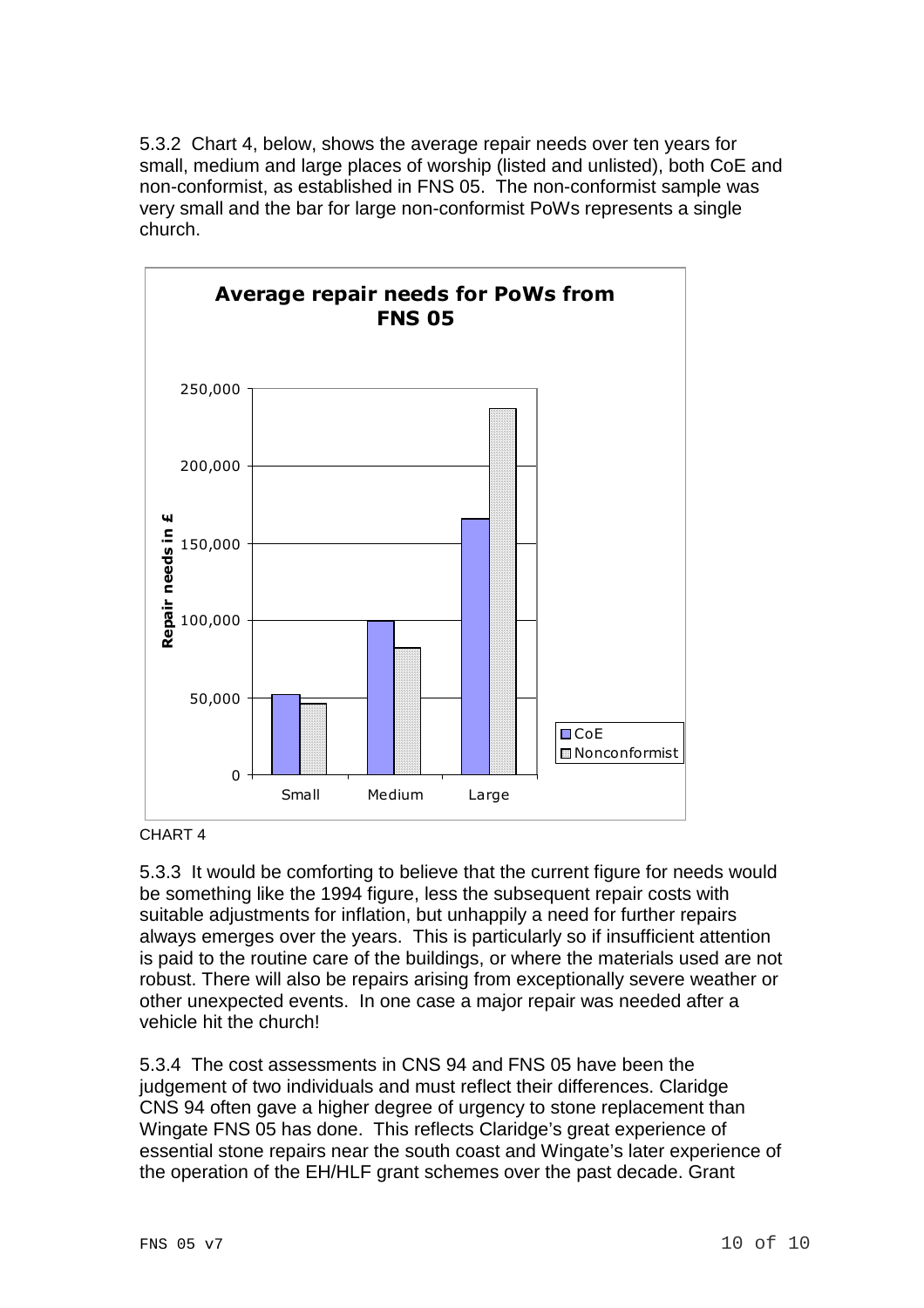money under those schemes has been available for masonry repairs only when the urgency is very great, but we have not yet seen excessive consequential damage caused by deferring masonry works. The other difference is in the priority given to ailing roofs. Claridge would often spot the first signs of serious deterioration of tiled roofs before the quinquennial inspecting architect and would give the re-roofing a high priority based on those early indications. Wingate's experience has been that ailing roofs can often be patched up for quite a few years when funds are not available for major repair and so the priorities he has given them have consequently been rather lower. However, the high priority Wingate gives to the repair of rainwater goods and disposal means that, overall, rather more of the works he foresees are in the highest category, within the next two years rather than in the following three years.

#### **5.4 A comparison between repair cost indicated in the Church of England 2003 parochial returns and the current study.**

5.4.1 The parishes of the Church of England are asked to make yearly returns of their expenditure and, as well as the routine questions, each year they may be asked two additional 'one-off' questions. For the year 2003 the one-off questions concerned the cost of outstanding repairs. They were:

- Based on your most recent quinquennial inspection report, what is the estimated cost of repairs still needed to the church(es) covered by this form?
- How much of this estimated cost is for repairs to listed churches?

The 2003 Parochial Return Questionnaire was the first time that all parishes had been asked to estimate their repair bill still outstanding (in addition to the amount actually spent over the year). The figures provided gave only an incomplete snapshot – not all parishes completed the form and not all that did gave a figure for outstanding repair costs. It is therefore clear that the total of £378.8 million (of which £328.5 million, 87%, was for listed churches) indicated in the returns is a minimum figure.

5.4.2 The average cost of repairs needed for all CoE churches (listed and unlisted) within the study areas is shown by FNS 05 to be £66,377 over the next five years rising to £98,325 over ten years. In only two cases have we suggested that the foreseeable repairs should be carried out over longer periods and the cost of the repairs beyond ten years has not been included.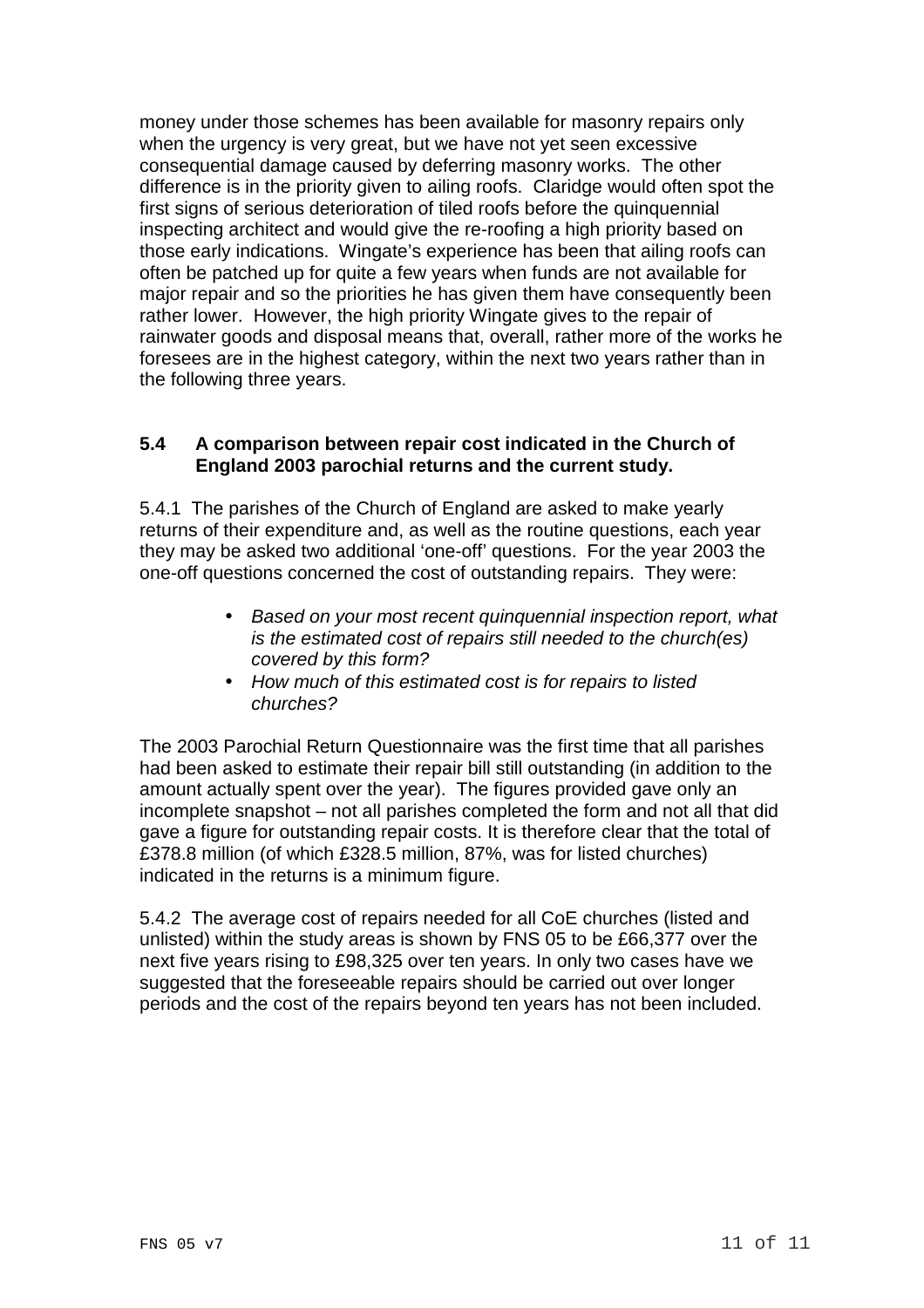

CHART 5

5.4.3 The average repair needs for the same group of churches as revealed by the CoE 2003 questions (Q2003) was £43,015. This would be £57,353 after adjustment to January 2006 values and making allowance for the span of dates of the quinquennial inspection reports (QIRs) current in 2003. This adjusted figure is close to the FNS 05 result for the repairs needed in the first five years (-14%). Only 4% of the QIRs in our sample suggested any figure for the possible cost of works beyond the next five years and so the costs of that work would not emerge from the CoE answers, even when the nature of possible longer term works had been indicated in the QIRs. The FNS 05 forecast for repair needs over ten years is 71% higher than the amount which the parishes have foreseen for this group of churches. This is shown above in chart 5.

5.4.4 The chart shows a fair match between the forecasted repairs in the parochial returns for 2003 and the five year assessment in FNS 05 for our sample group of churches, but not a good match for the overall responses for the whole of England. At first sight it may be thought that they are both developed from the quinquennial reports, but in fact the FNS 05 figures were developed largely from the site visits and the general impression was that these were producing higher needs figures than the QIRs.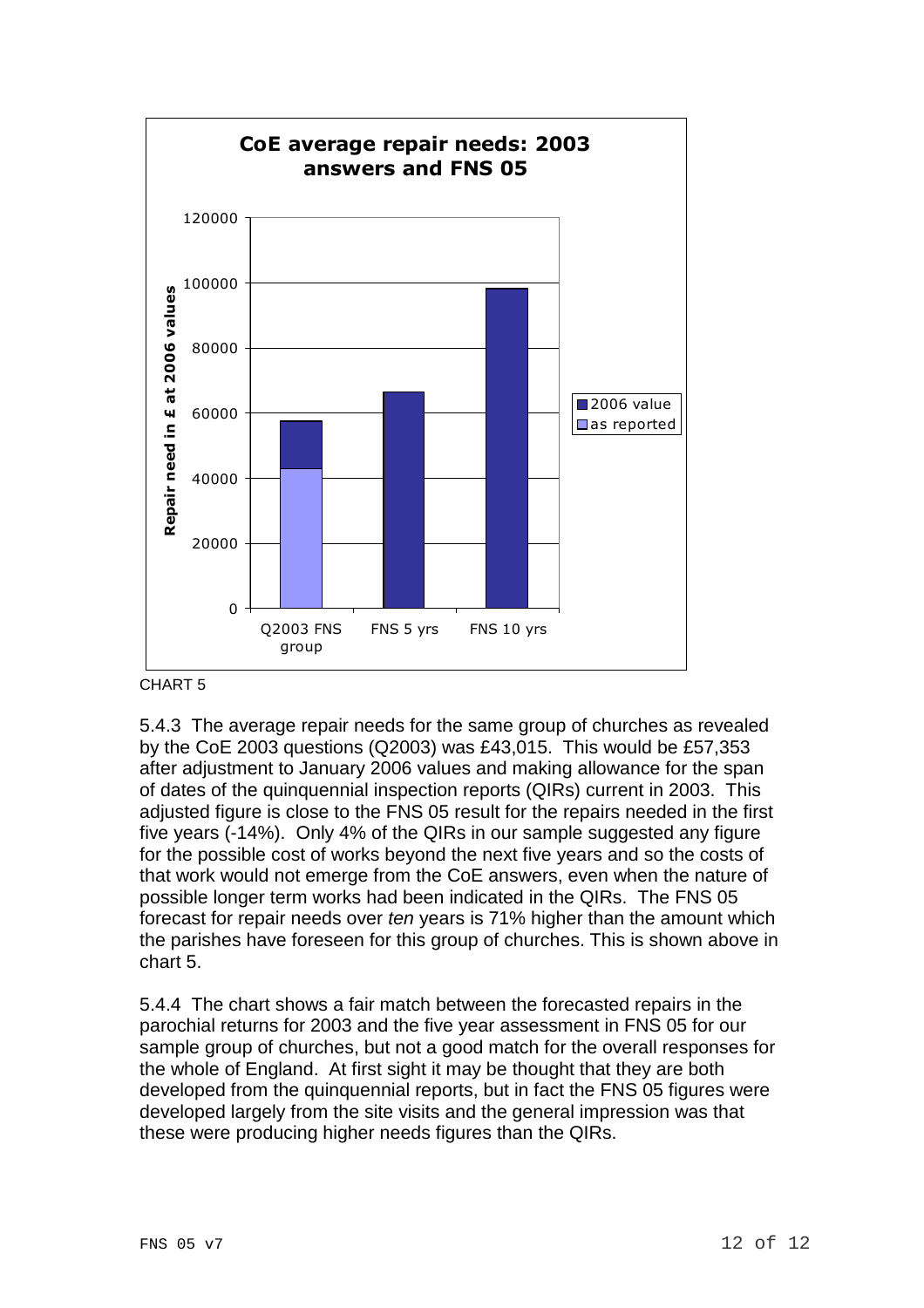

CHART 6

5.4.5 For unlisted churches in the sample group the comparative figures are £18,509 (£24,679 @ Jan 2006 values) foreseen by the parishes and £63,415 over 5 years or £82,690 over 10 years indicated in FNS 05 (see chart 6 above). So the parishes and their quinquennial surveyors felt that the unlisted churches had much lower repair needs than the listed churches – definitely not the conclusion reached in FNS 05. There are two broad categories of unlisted churches, those from the nineteenth and early twentieth century which are essentially of similar traditional construction to the listed buildings of their age, and post-war buildings of modern (relatively untried) construction - 62% of the unlisted CoE churches in our sample were built after 1955. Just as in the housing and commercial sectors we have seen that buildings of that age are not valued highly, often not well maintained and vulnerable to extra problems such as concrete decay, decay of window frames and certain roof coverings. There may be a greater expectation just to patch and mend newer buildings rather than to make radical interventions.

# **5.5 An estimate of the likely costs of outstanding repairs to other listed places of worship.**

5.5.1 The original sample in CNS 94 contained 137 places of worship of which 17 were non-conformist places of worship. One of the latter has since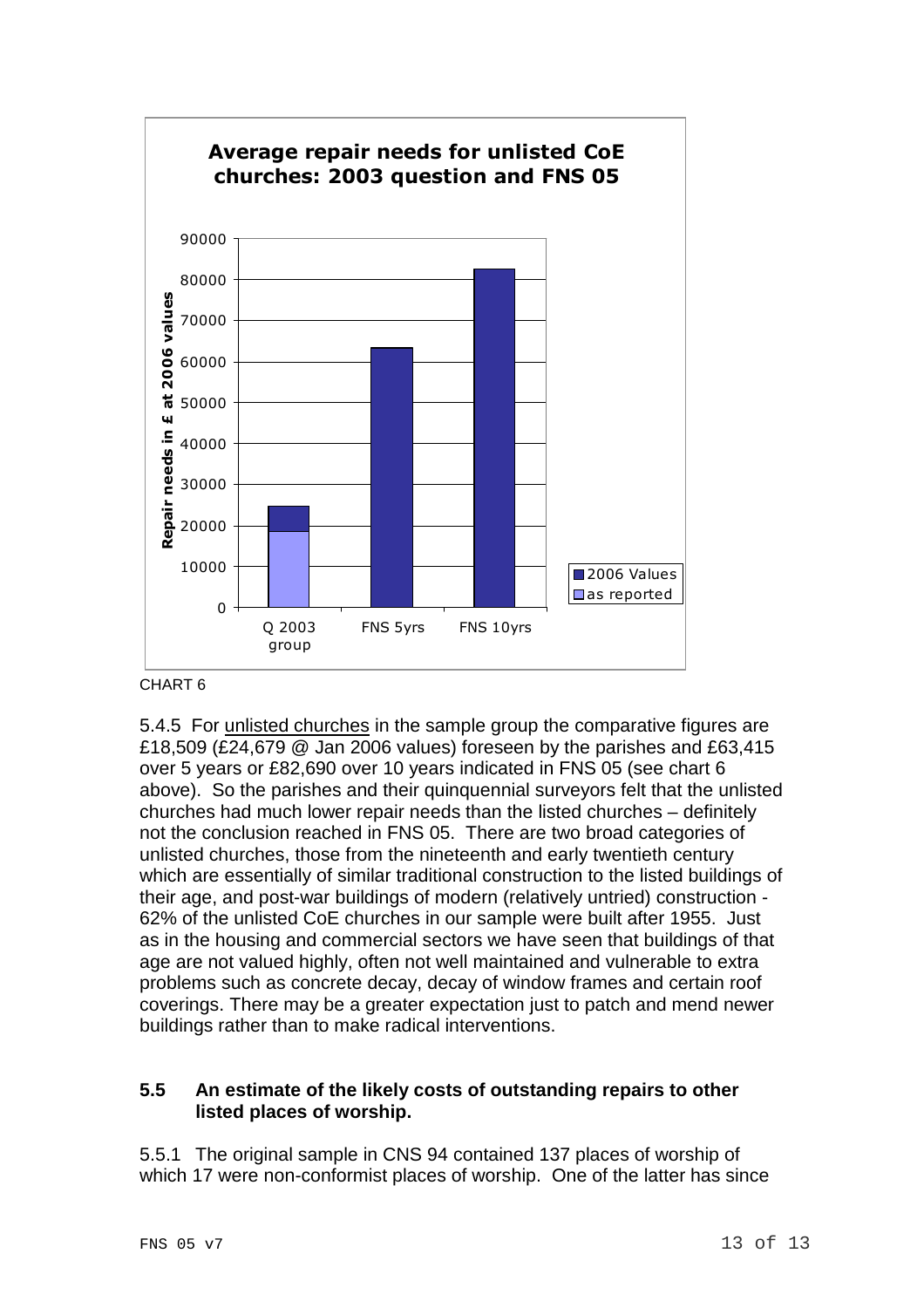been demolished and another sold. Only seven buildings in the nonconformist sample were listed buildings – two Roman Catholic churches, four United Reformed Churches and one synagogue. Two of the listed nonconformist buildings were judged to be small, four were of medium size and one was large. No suitable data was obtained in FNS 05 for one of the medium sized Roman Catholic churches so the working sample was of only six buildings. This is an extremely small sample from which to extrapolate to a national total, but it does represent a fair spread of sizes and locations. It does not represent a fair spread of denominations since there were no Baptist or Methodist churches in the sample. Size is possibly more significant than denomination and so a provisional estimate will be made on this sample, but further building studies are needed.

5.5.2 The average 10 year cumulative needs assessed in FNS 05 for this sample was £96,983 of which £71,066 was needed within five years. The 10 year figure is comparable to that for CoE listed churches, but with a slightly higher proportion of the total needed in the first five years.

5.5.3 The overall national figure for the number of listed non-conformist places of worship is the subject of ongoing research by EH, but the current best estimate is around 2,300 buildings still in use, or perhaps rather fewer. The figures would thus scale up to £223 million repairs needed of which £163 million would be needed within the first five years. But, remember, that these figures are based on a very small sample.

# **5.6 An estimate of the cost of all outstanding repairs to listed places of worship in England, comparable to that created in 1994.**

5.6.1 The FNS 05 database contains useful records of 102 listed places of worship. Their average repair needs have been assessed as £98,182 over ten years of which £63,777 will be needed within five years.

5.6.2 There are around 12,200 listed CoE churches and about 2,300 other listed places of worship in England (see above). For the total of around 14,500 listed places of worship still in use the total repair needs are thus estimated to be £1.42 billion of which about £925 million will be needed within the next five years or around £185 million each year.

# **5.7 An estimation of the average annual maintenance costs for places of worship.**

5.7.1 The Churches Conservation Trust (CCT) (formerly the Redundant Churches Fund) was set up to care for architecturally or historically outstanding Church of England churches which are no longer needed for parish use. It cares for 336 churches and aims both to preserve them and to make them accessible to the public. It aims to bring its buildings into good repair as quickly as possible and then exercises high standards of maintenance to keep them in that state. The most recent Annual Report and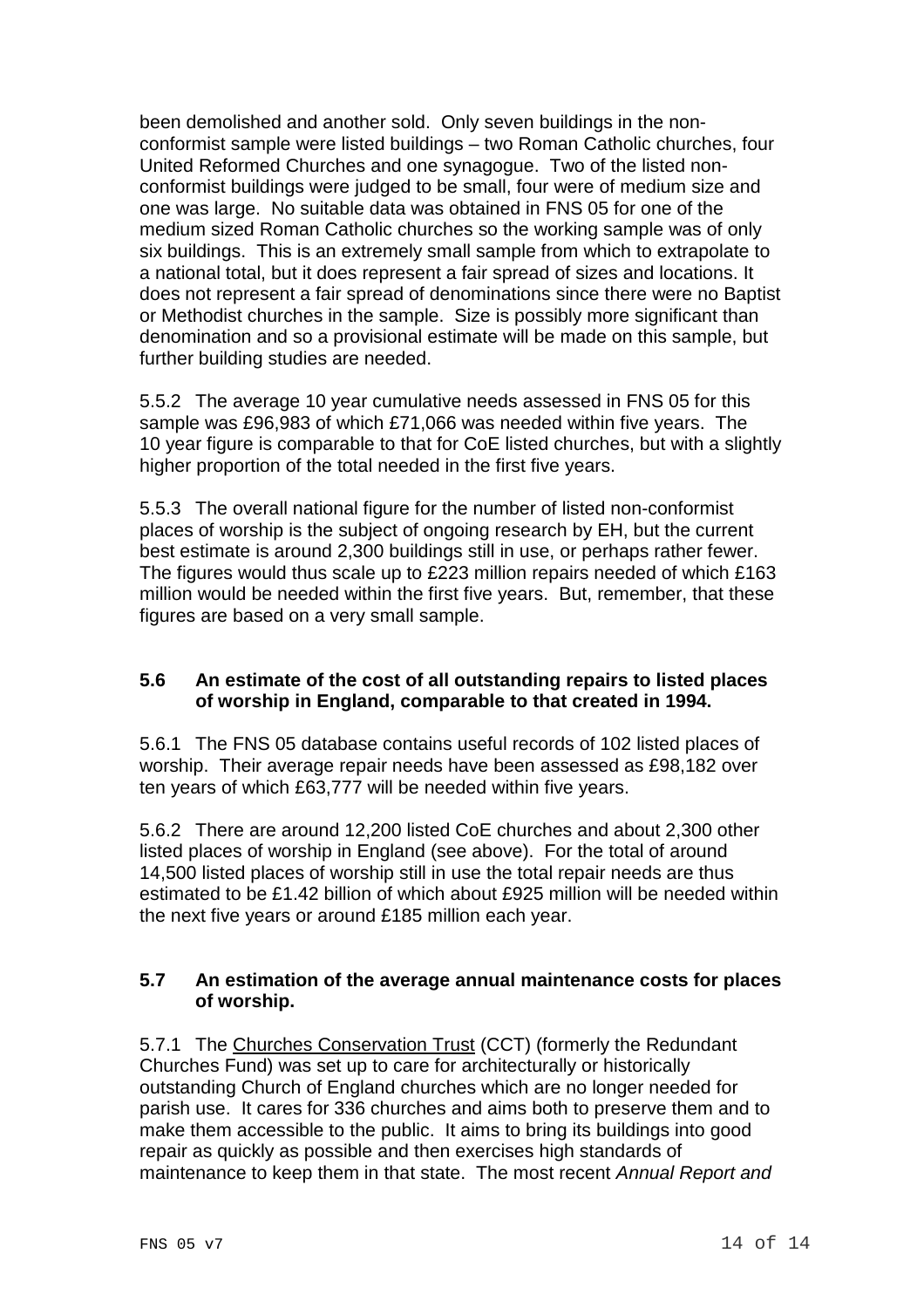Accounts shows that for the year ending 31 March 2005 the cost of maintenance was £499,448. In the previous year the figure was £323,160 and the difference is because the later year includes the cost of the cyclical reports on half of the churches. The reporting is, in a sense, a part of the overall maintenance cost, but for the present purpose it will be excluded and the simplest way to do that is just to use the earlier figure. The totals also include the costs of minor repairs costing under £1,000 and of maintenance (mowing) in 80 of the churchyards. An adjusted maintenance cost can be estimated by deducting, say, £250 for each of the churchyards mown and adjusting costs from 4Q03 to 1Q06 on the BCIS index. This gives an average figure of £1,067 at Jan 2006 values. There were 332 churches in that sample.

5.7.2 The Historic Chapels Trust (HCT) operates in a similar way to care for and present redundant chapels and other places of worship from all faiths and denominations except for the Church of England. The Trust has kindly made available to us the yearly summaries of expenditure records on each chapel from 1995/6 to 2004/5. These records are a combination of repair and maintenance costs and from them we have picked out thirteen samples of expenditure on six of the chapels for years in which there appeared to have been no major repair costs. These figures were adjusted up to Jan 2006 values and the average figure was £629 per chapel.

5.7.3.1 The Norwich Historic Churches Trust (NHCT) cares for seventeen redundant medieval churches in that city. It has never had the injection of funds necessary to bring all of the churches quickly into good repair but has had to fund repairs using what grants were available from year to year. Maintenance and establishment costs are financed by commercial rents from the churches. The trust arranges for annual maintenance under two contracts for two groups of churches, with two visits to clean and clear lead gutters, rainwater goods and gullies and to rod drains where that is possible. On one of the two visits the tower roof and outlets are cleared. Eyes and hawsers have been fixed to the buildings for fall-arrest systems to allow safe maintenance access. Incidental repairs are done at an extra cost under a dayworks contract. The contract figure (cleaning and reports) averages out at £175 for the two visits and the annual average spent on the seventeen churches over the past two years, including minor repairs, was £906 at Jan 2006 values, net of VAT. The trust has the advantage that the churches are all very close to one another, but the disadvantage that there are certain landlord-tenant related costs involved. A salaried part time Clerk of Works organises the work.

5.7.3.2 In 1999 Michael Morrison (architect of Purcell Miller Tritton and Partners) and Hugh Ferrier (surveyor) prepared a report for the Norfolk Historic Churches Trust in which the whole operation was reviewed. One section of their report considered the necessary annual maintenance costs including the routine maintenance as above and the testing of apparatus, repair of glass, QIRs and the routine re-painting of external ironwork and woodwork. It assessed this as £1,635 per church and that would be £2,452 at Jan 2006 levels.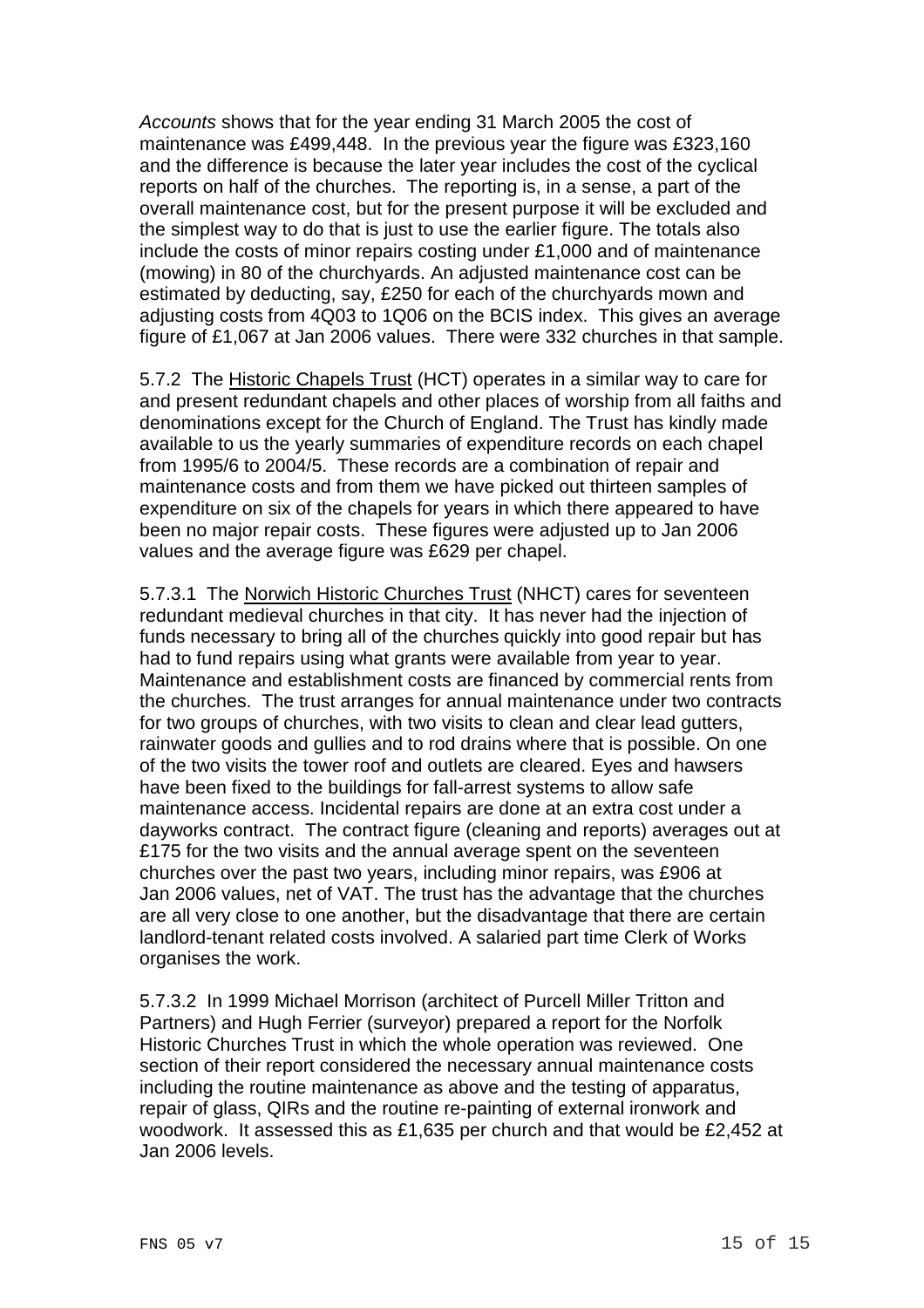5.7.4 The Friends of Friendless Churches (FoFC) care for 19 churches in Wales and 19 in England . Most of the maintenance on the Welsh churches is handled in-house. In England most, but not all, of the churches are covered by maintenance contracts to clean gutters, downpipes and gullies, to refix occasional slipped slates with tingles and to report back on any problems found. Arrangements vary considerably from church to church. Typical costs for routine maintenance are in the region £300 to £400 per year. Three examples were looked up for us. The costs were £282, £210 and £890. The first two were small and simple churches and the third was a much larger church with a substantial tower. The work for the larger church included new rainwater goods on the porch. The approximate cost per church over this sample of three was £491 at Jan 2006 values.

5.7.5 The Diocese of St Edmundsbury has arranged a pilot scheme for maintenance contracts for parish churches (here the sample is of churches still in use). The DAC Secretary had a common specification drawn up and obtained tenders from five experienced contractors to carry out routine tasks and to report any defects found on sixty four volunteer churches. At this stage the scheme is supported with some external grant aid. There are no large churches in the scheme and the tenders range from £195 to £554 (net of VAT) for the individual churches. The average tender was £348 (at 2Q05 values) or about £351 at January 2006 values.

5.7.6 There is quite a wide variation between the figures collected from these various sources, the sample sizes are very uneven and the maintenance definitions vary, but they do all represent actual experiences of maintenance costs for organisations which are trying to achieve high standards with carefully controlled expenditure. Individual parishes would be unlikely to be able to bring such expertise to bear to get such good value for money. Average costs were £351 for the St Edmundsbury pilot scheme, £491 for the small sample from FoFC, £629 for HCT, £906 for NHCT and £1067 for CCT. The simple average for all the churches included in these samples was £941. It is interesting to compare all of these with the study done for NHCT suggesting an expenditure of £2,542 (at Jan 2006 values) should be expected, including testing and inspections and routine painting.

5.7.7 Many parishes are unlikely to have the skills to arrange for work as cost- effectively as this. For the larger buildings, where ladder access is not viable even with fixings for the ladders and for safety harnesses, the routine maintenance costs could be very much higher than the average figures.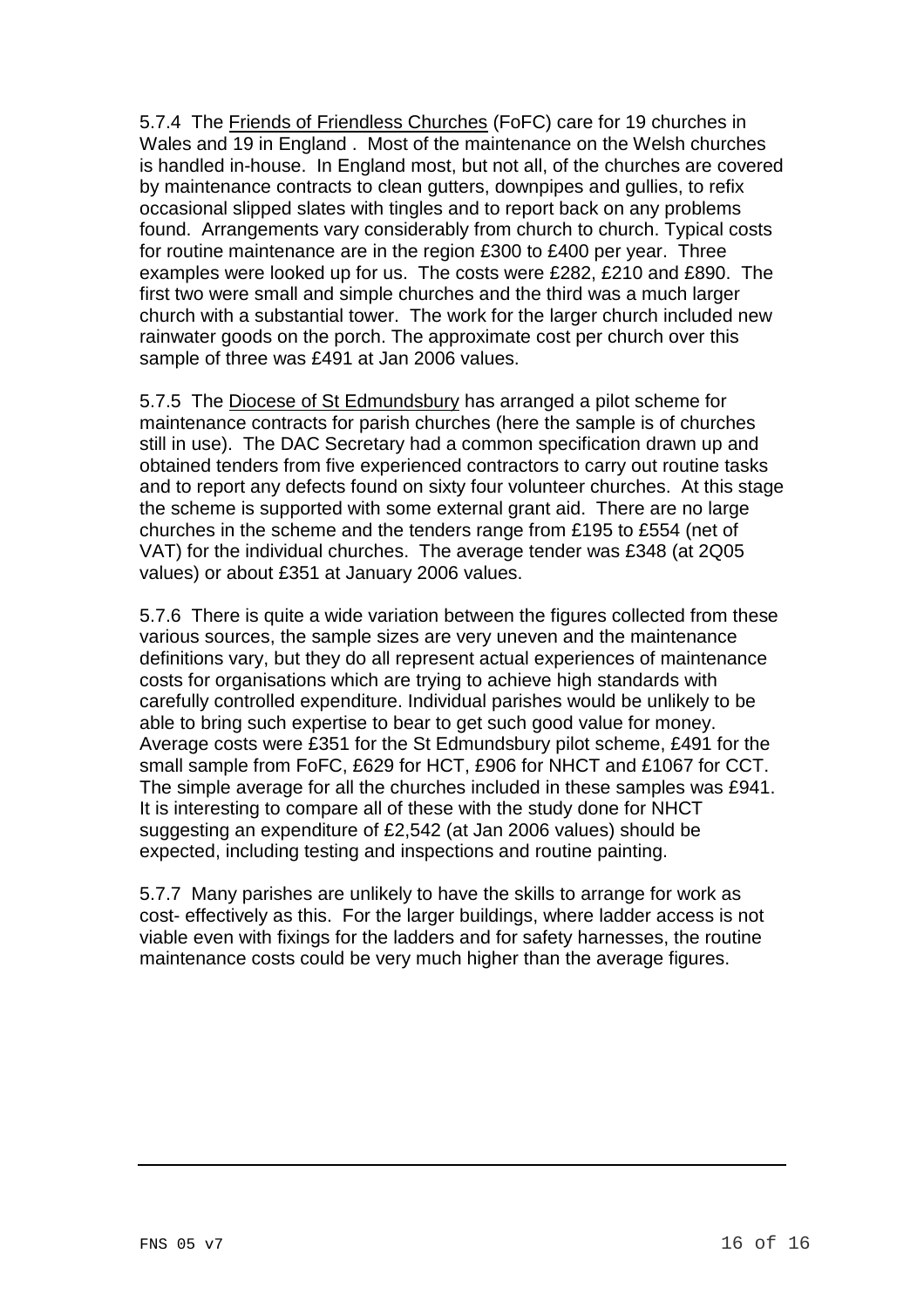# **6 Summary of conclusions**

6.1 Although the sample of buildings in the study was intended to provide a fair cross-section of England's places of worship it was not selected to be statistically representative. Moreover, a larger sample would have been desirable in order to strengthen the findings of the study. Nevertheless on the basis of the work done in FNS 05 the following conclusions have been reached.

6.2 The current outstanding repair bill for listed places of worship has been estimated at around £1.42 billion over ten years.

The annual maintenance tasks for places of worship, once in a fair state of repair, will be similar to those for churches no longer in use, but parishes may not be able to organise the works as cost effectively as the charitable trusts and the one diocese whose work has been examined here. Average costs should be expected in the range £1,000 to £1,500 or around £2,500 if the costs of routine inspections and regular re-painting are included. The cost for larger buildings where ladder access is not viable could be very considerably higher.

6.3 It was not possible to mark off the actual repairs done to places of worship over the past decade against the works which had been suggested in CNS 94, but actual fabric expenditure over five and ten year periods has been compared church by church for CoE churches and set out as indicators of success against the five and ten year targets from the expectations in CNS 94. Only a handful of churches had done very few repairs. By five years 38% had spent the equivalent of their 5 year target. By nine years 61% had passed that mark and 40% had already passed their ten year target. However, these successes cannot be taken to mean that the actual works anticipated were those carried out. In the few cases where the expenditure could be simply related to the forecasts, the repair costs anticipated by CNS 94 (suitably adjusted for inflation and for fees and VAT) were generally about right.

6.4 The figures for anticipated repair costs which emerged from the 2003 Church of England parish finance returns, **where the parishes had been able to answer the questions** and after adjustment for inflation, were gratifyingly close to those anticipated for the **five year** need assessed in FNS 05 for the individual buildings in the FNS surveys, but that was only 58% of the FNS 05 assessment of repair costs for the full ten year period. A substantial proportion of parishes could not give responses to the one-off questions and so the total of the needs revealed by the responses is well below the estimated total repair need for all CoE churches on the basis of FNS 05.

6.5 From the very small sample of non-conformist places of worship, listed and unlisted, repair needs were established for only nine buildings. (There are